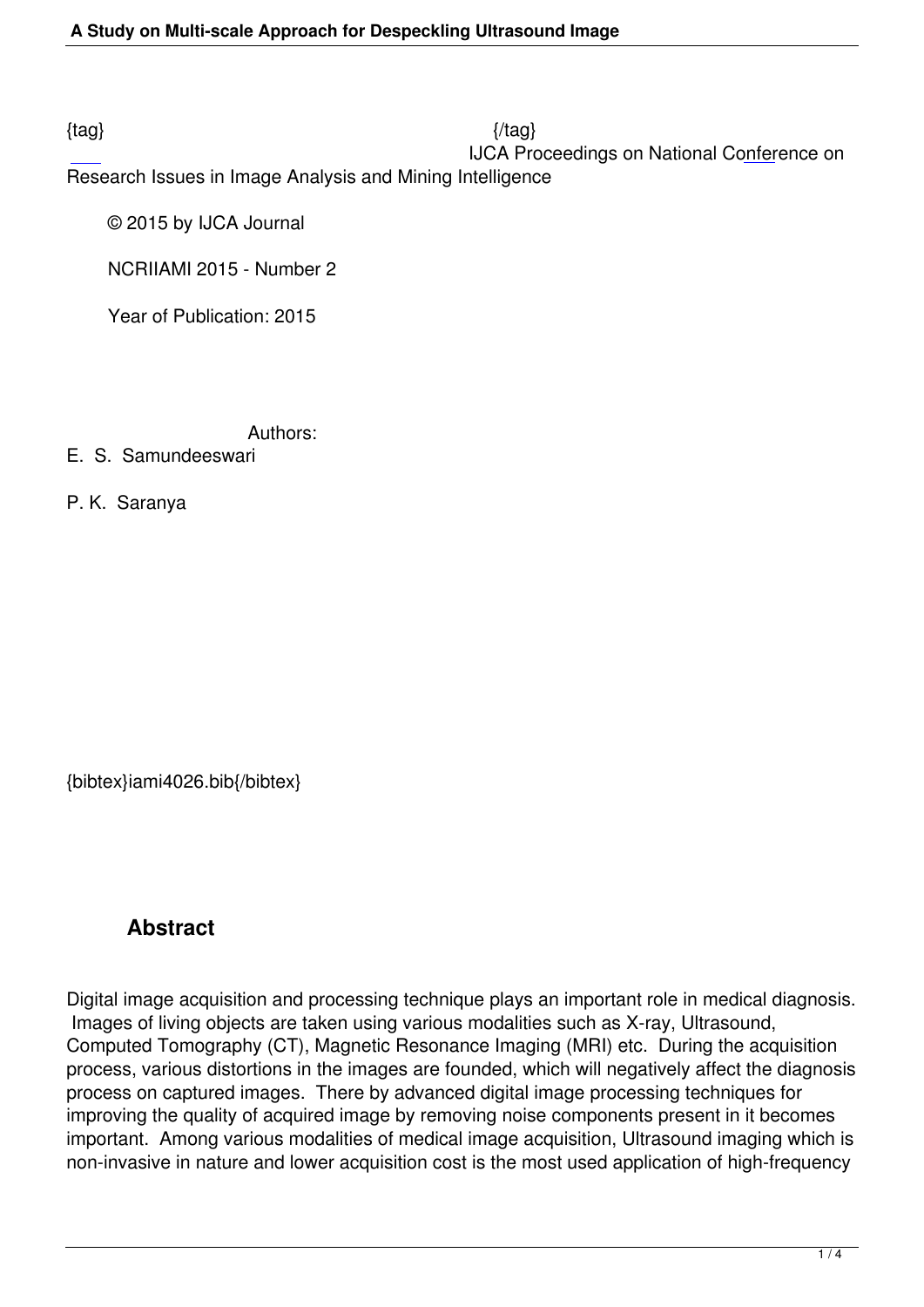sound waves to produce diagnostic images. Ultrasound images are degraded by an intrinsic artifact called ' ' speckle & quot;, which is the result of constructive and destructive coherent summation of ultrasound echoes. This paper discusses different types of filter techniques and multi-scale approach to suppress the speckle noise in ultrasound image.

## **Refer**

## **ences**

Alamelumangai. N, Dr. DeviShree. J, "An Ultrasound Image Preprocessing System Using Memetic ANFIS Method", International Conference on Biology, Environment and Chemistry IPCBEE vol. 1 (2011), IACSIT Press, Singapore.

Alamelumangai, N, Dr. DeviShree. J, "Novel Fuzzy Technique for Cancer Detection in Noisy Breast Ultrasound Images", American Journal of Applied Sciences 9 (5): 779-783, ISSN 1546-9239, 2012.

Anutam and Rajni, & quot; Comparative analysis of filters and wavelet based thresholding methods for image denoising & quot;, The international journal of multimedia and its application (IJMA), vol 6- No 3, June 2014.

Bhausaheb Shinde, Dnyandeo Mhaske, Machindra Patare, A. R. Dani, & quot; Apply Different Filtering Techniques To Remove The Speckle Noise Using Medical Images" International Journal of Engineering Research and Applications (IJERA) ISSN: 2248-9622 www. ijera. com Vol. 2, Issue 1,Jan-Feb 2012, pp. 1071-1079.

Burckhardt C. B., & quot; Speckle in Ultrasound B Mode Scans& quot;, IEEE Trans. Sonics Ultrasonics 1978;25:1-6.

Eveline Pregitha. R., Dr. V. Jegathesan and C. Ebbie Selvakumar & guot: Speckle noise reduction in ultrasound fetal images using edge preserving adaptive shoch filters",International Journal of Scientific and Research Publications, Volume 2, Issue 3, March 2012 - ISSN 2250-3153.

Hiremath Prema. P. S, Akkasaligar . T and Sharan Badiger, " Speckle noise reduction in medical Ultrasound images", Advancements and Breakthroughs in Ultrasound Imaging, pages 201-242; ISBN InTech, Janeza Trdine 9, 51000 Rijeka, Croatia.

Jaspreet kaur, Rajneet kaur, & quot; Speckle Noise Reduction in Ultrasound Images Using Wavelets: A Review&quot:, International Journal of Advanced Research in Computer Science and Software Engineering, Volume 3, Issue 3, March 2013 ISSN: 2277 128X

Juan L. Mateo, Antonio Fernández-Caballero, " Finding out general tendencies in speckle noise reduction in ultrasound images", Expert Systems with Applications 36 (2009) 7786–7797.

Er. Manpreet Kaur and Er. Danvir Mandal, & quot; Speckle noise Reduction in Medical Ultrasound images using Particle Swarm Optimization with Artificial Neural Networks: Comparative Approach", International Journal of Computer Science and Communication Vol. 2, No. 2, July - December 2011, pp. 543-547.

Er. Manpreet Kaur, Er. Gagndeep Kaur, " A Survey on Implementation of Discrete Wavelet Transform for Image Denoising",International Journal of Communications Networking System, ISSN: 2278-2427,Vol 02, Issue 01, June 2013.

Mariana carmen nicolae, Lumini?a moraru, Laura onose, "Comparative Approach for Speckle Reduction in Medical Ultrasound images", ROMANIAN J. BIOPHYS., Vol.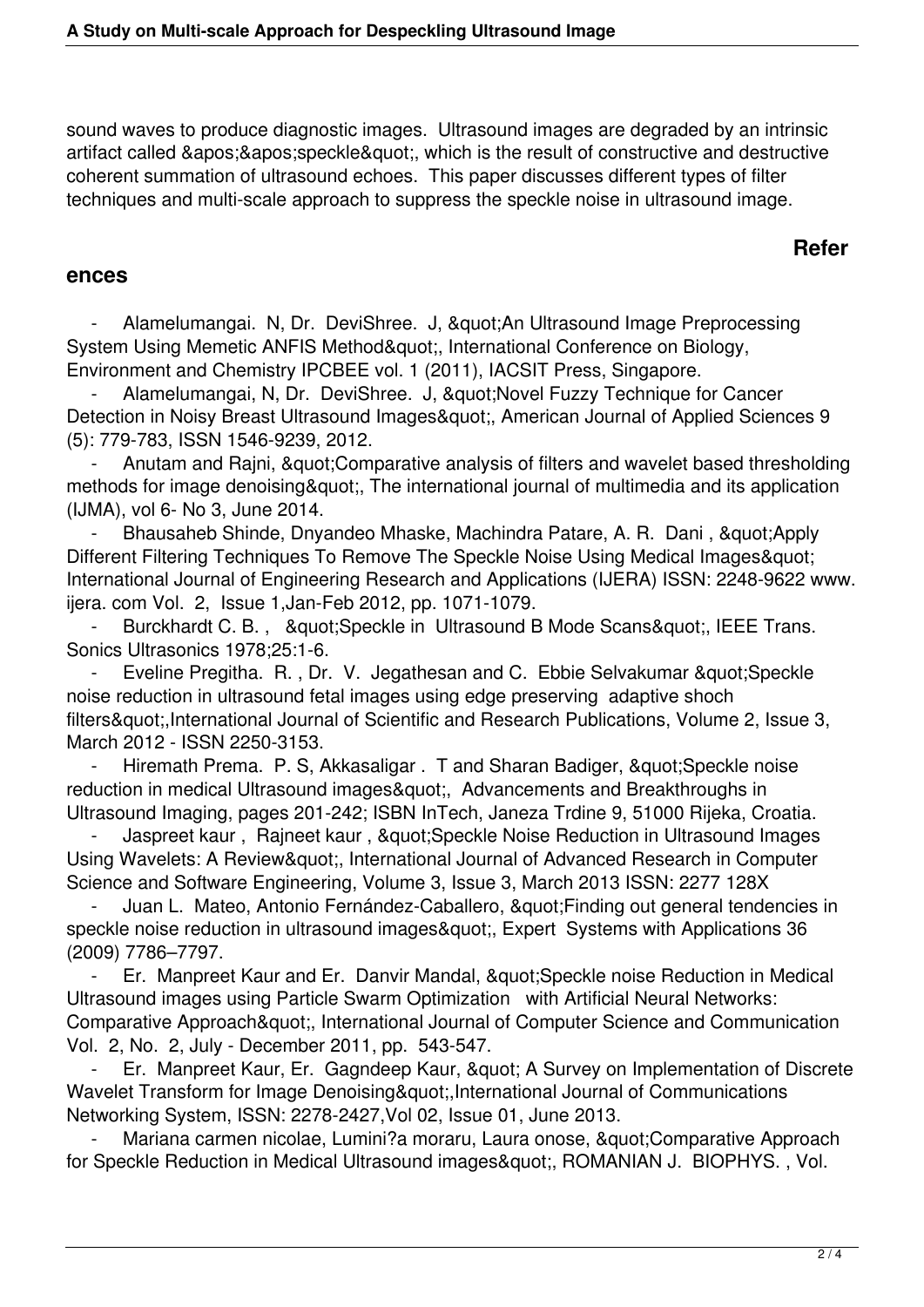20, No. 1, P. 13–21, Bucharest, 2010.

Mohamed Saleh Abuazoum & & & & Aralysis Of Medical Image De-Noising For Mri And Ultrasound Images", Master' thesis, Universiti Tun Hussein Onn Malaysia, January 2012.

Nishtha Attlas, Dr. Sheifali Gupta, " Wavelet Based Techniques for Speckle Noise Reduction in Ultrasound", Int. Journal of Engineering Research and Applications www. ijera. com ISSN : 2248-9622, Vol. 4, Issue 2( Version 1), February 2014, pp. 508-513 512.

Prager R. W., Gee A. H., Treece G. M., and Berman L., "Speckle detection in ultrasound images using first order statistics&quot:, GUED/ F-INFENG/TR 415, University of Cam?bridge, Dept. of Engineering, July, 2002: 1–17.

Prashant R. Deshmukh, Milindkumar V. Sarode, " Reduction of Speckle Noise and Image Enhancement of Images Using Filtering Technique", International Journal of Advancements in Technology ISSN 0976-4860 Vol 2, No 1 January 2011.

Ragesh N. K, Anil . A. R, Dr. R. Rajesh, & quot; Digital Image Denoising in Medical Ultrasound Images: A Survey&quot:, ICGST AIML-11 Conference, Dubai, UAE, 12-14 April 2011.

Rakesh Kumar and B. S. Saini, & quot; Improved Image Denoising Techniques Using Neighbouring Wavelet Coefficients of Optimal Wavelet with Adaptive Thresholding, & quot: International Journal of Computer Theory and Engineering, Vol. 4, No. 3, June 2012.

Rupinderpal Kaur, Rajneet Kaur, & au t; Survey of De-noising Methods Using Filters and Fast Wavelet Transform", International Journal of Advanced Research in Computer Science and Software Engineering, Volume 3, Issue 2, February 2013 ISSN: 2277 128X.

Rupinderpal Kaur, Rajneet Kaur, & quot; Image Denoising Based on Wavelet Techniques Using Thresholding for Medical Images", International Journal of Computer Trends and Technology (IJCTT) – ISSN: 2231-2803, volume 4 Issue 8– August 2013.

Sachin D Ruikar, Dharmpal D Doye, & quot; Wavelet Based Image Denoising Technique", (IJACSA) International Journal of Advanced Computer Science and Applications,Vol. 2, No. 3, March 2011.

Sethunadh R and Tessamma Thomas, & quot; Spatially Adaptive image denoising using Undecimated Directionlet Transform, & quot; International Journal of Computer Applications, Vol. 84, No. 11,December 2013.

Sivakumar, Nedumaran. D, & quot; Comparative study of Speckle Noise Reduction of Ultrasound B-scan Images in Matrix Laboratory Environment & quot;, International Journal of Computer Applications (0975 – 8887), Volume 10– No. 9, November 2010.

Sudha. S, Suresh. G. R and Sukanesh. R, " Speckle Noise Reduction in Ultrasound Images by Wavelet Thresholding based on Weighted Variance", International Journal of Computer Theory and Engineering, Vol. 1, No. 1, 1793-8201 April 2009.

Suganya Devi S, Dr Suganya Devi D & quot; Effective Noise Reduction Techniques for Despeckling Ultrasound Medical Images&quot:, Journal of Computer Applications ISSN: 0974 – 1925, Volume-5, Issue EICA2012-1, February 10, 2012.

Yongijan Y. and Acton S. T. & auot: Speckle reducing anisotropic diffusion & quot:, IEEE Trans. Image Processing. Nov. 2002; 11(11):1260–1270.

http://homepages. inf. ed. ac. uk/rbf/HIPR2/hipr\_top. htm, " Image processing learning resource&quot:

Wikipedia - http://en. wikipedia. org/wiki